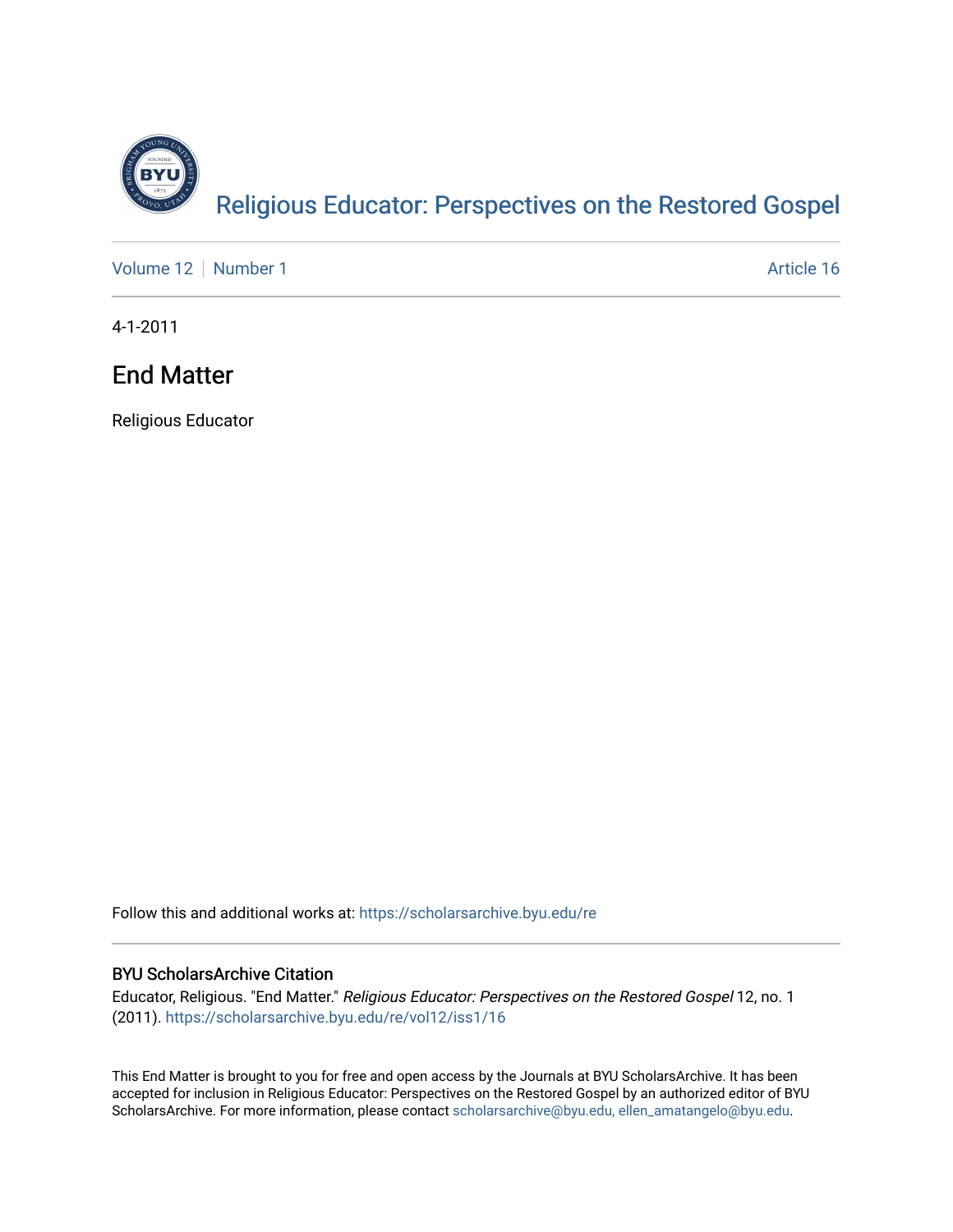# New Publications

To purchase any of the following publications, please visit www.byubookstore.com and search by book title or ISBN number or call the BYU Bookstore toll-free at 1-800-253-2578.



# **My Redeemer Lives!**

Edited by Richard Neitzel Holzapfel and Kent P. Jackson

This volume brings together talks from two Brigham Young University Easter Conferences. Presentations address the Savior, his life, his mission, the Atonement, and his influence in our lives today. The contributors include Elder John H. Groberg, Elder Gerald N. Lund, Robert L. Millet, and others. The topics range from the infinite sweep of the Atonement to its personal reach in perfecting individuals.

"It is always a challenge to talk or write about the Atonement of Jesus Christ," notes Elder Lund. "First of all, it is infinite in its scope. It is the most profound and pivotal event in all of eternity. And we are so totally and utterly finite. We can but glimpse its importance and come only to a small understanding of its full meaning for us."

*ISBN: 978-0-8425-2784-2, Retail \$14.99*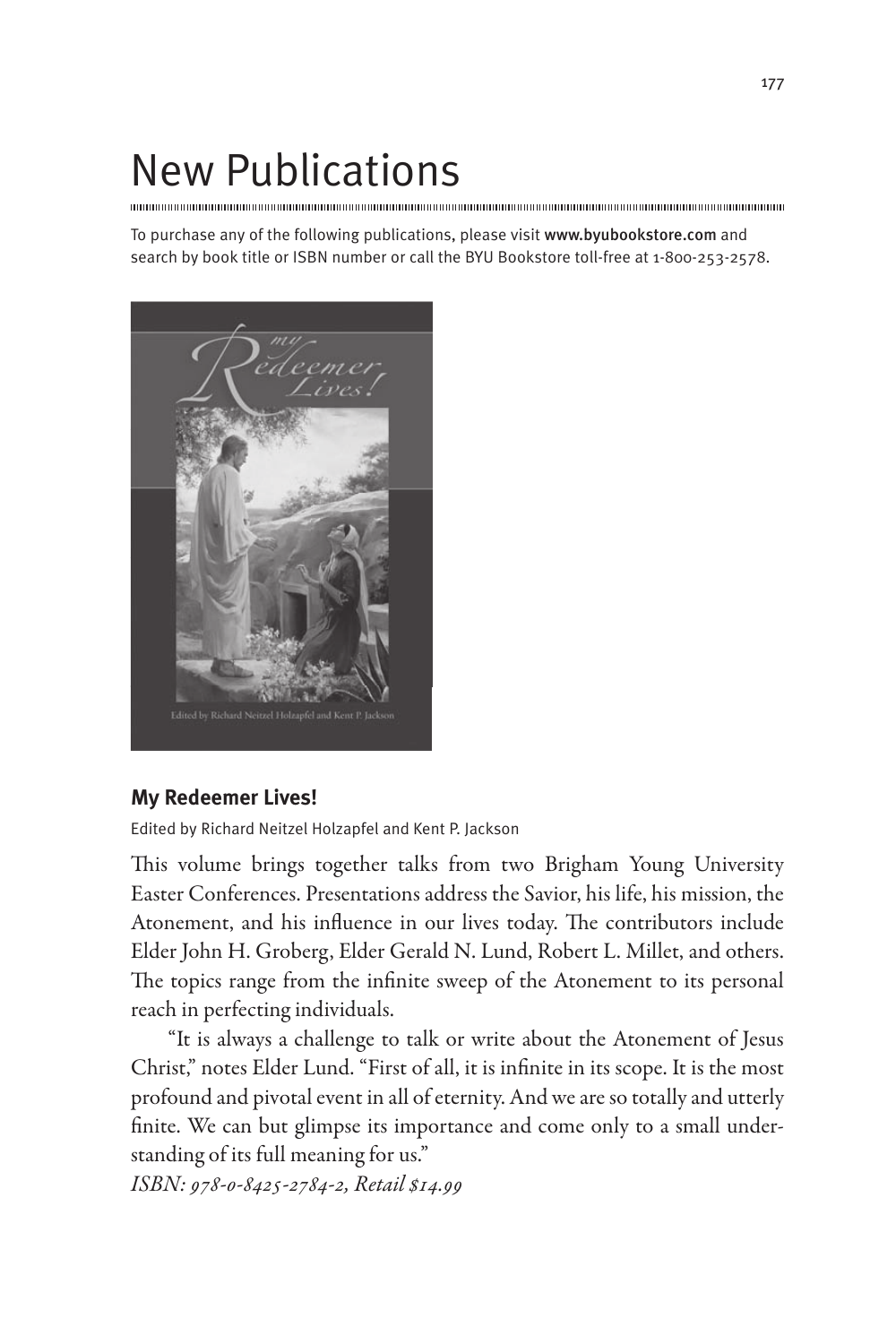

#### **Converging Paths to Truth**

Edited by Michael D. Rhodes and J. Ward Moody

Many great scientists such as Newton and Einstein spoke and wrote freely of their religious thoughts and feelings, seeing no fundamental conflict between them and their science. Today there is a tendency to emphasize conflict more than harmony. Sometimes people of faith are criticized as blind, naive, or shallow, while scientists are painted as arrogant, unfeeling, or deceived.

Truth is not in conflict with itself. Religious truth is established through revelation, and sci-

entific inquiry has uncovered many facts that have thus far stood the test of time. It is incumbent upon us to seek insights into all truth to mesh together, where possible, its parts at their proper interface. We discover bridges between scientific and religious knowledge best if we pursue them through study, faith, and ongoing dialogue. The Summerhays lectures and this book are dedicated to discover and share insights on how the truths of revealed religion mesh with knowledge from the sciences.

*ISBN: 978-0-8425-2786-6, Retail \$19.99*



### **A Firm Foundation**

Edited by David J. Whittaker and Arnold K. Garr

How did a church that started with just six official members blossom into a global organization of over fourteen million members? Authors such as Richard L. Bushman, John W. Welch, and Susan Easton Black show how Joseph Smith, Brigham Young, and other leaders established the foundation upon which the Church was built. According to Welch, the Book of Mormon provides the foundational administrative principles of the restored gospel of Jesus Christ,

"not only its doctrines and instructions for personal living but also its many administrative guidelines. The administrative character and personality of The Church of Jesus Christ of Latter-day Saints has indeed grown directly from the genetic material found in the Book of Mormon." This book teaches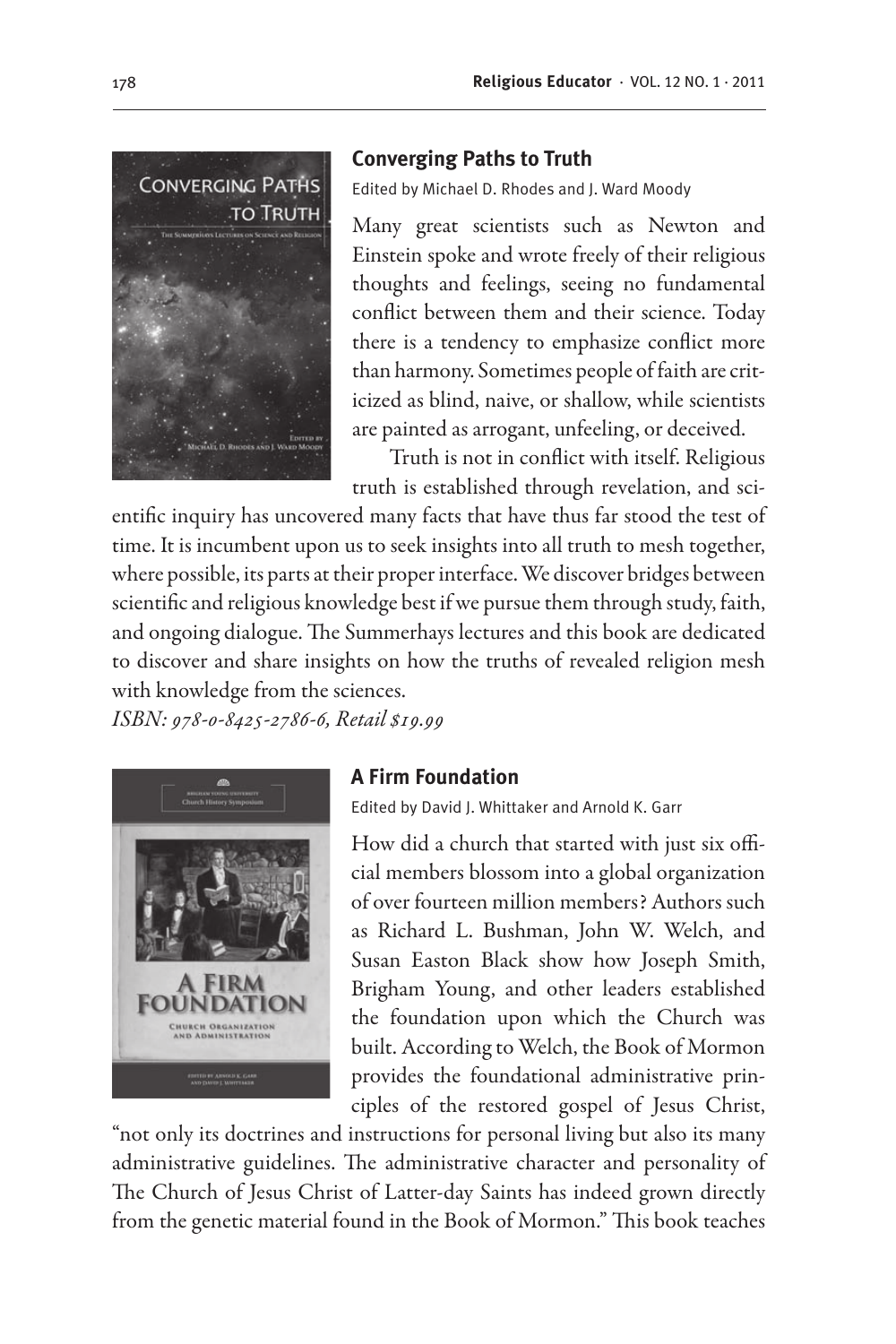how individuals were inspired to restore and establish Christ's Church in the latter days.

*ISBN: 978-0-8425-2785-9, Retail \$29.99*



# **The Voice of My Servants: Apostolic Messages on Teaching, Learning, and Scripture**

Edited by Scott C. Esplin and Richard Neitzel Holzapfel

Seasoned by time and coupled with an endowment of spiritual light, the prophets, seers, and revelators of our time offer messages with special meaning for all who seek gospel insight. Fulfilling their divine mandate, the prophets in this dispensation have authored a large collection of essays, articles, and addresses expounding issues related to gospel teaching, learning, and scripture.

The Religious Studies Center (RSC) at BYU has regularly published landmark scholarship on Latter-day Saint scripture, doctrine, history, and culture. What is sometimes overlooked is that more than seventy significant essays by General Authorities appear in its collection of publications. This book contains selections from that collection, authored by prophets, seers, and revelators and published by the RSC over the past thirty-five years. *ISBN: 978-0-8425-2773-6, Retail \$23.99*



### **Banner of the Gospel: Wilford Woodruff**

Edited by Alexander L. Baugh and Susan Easton Black

Wilford Woodruff was different from his predecessors and successors in one particular way—he left an incredibly detailed handwritten record, spanning over sixty years. He is one of the most important figures in LDS church history after Joseph Smith, who began Mormonism, and Brigham Young, who led the Saints to Utah and supervised the early colonization of the Intermountain West.

Through his skillful, inspired leadership

and direction, Wilford Woodruff helped bring about accommodation and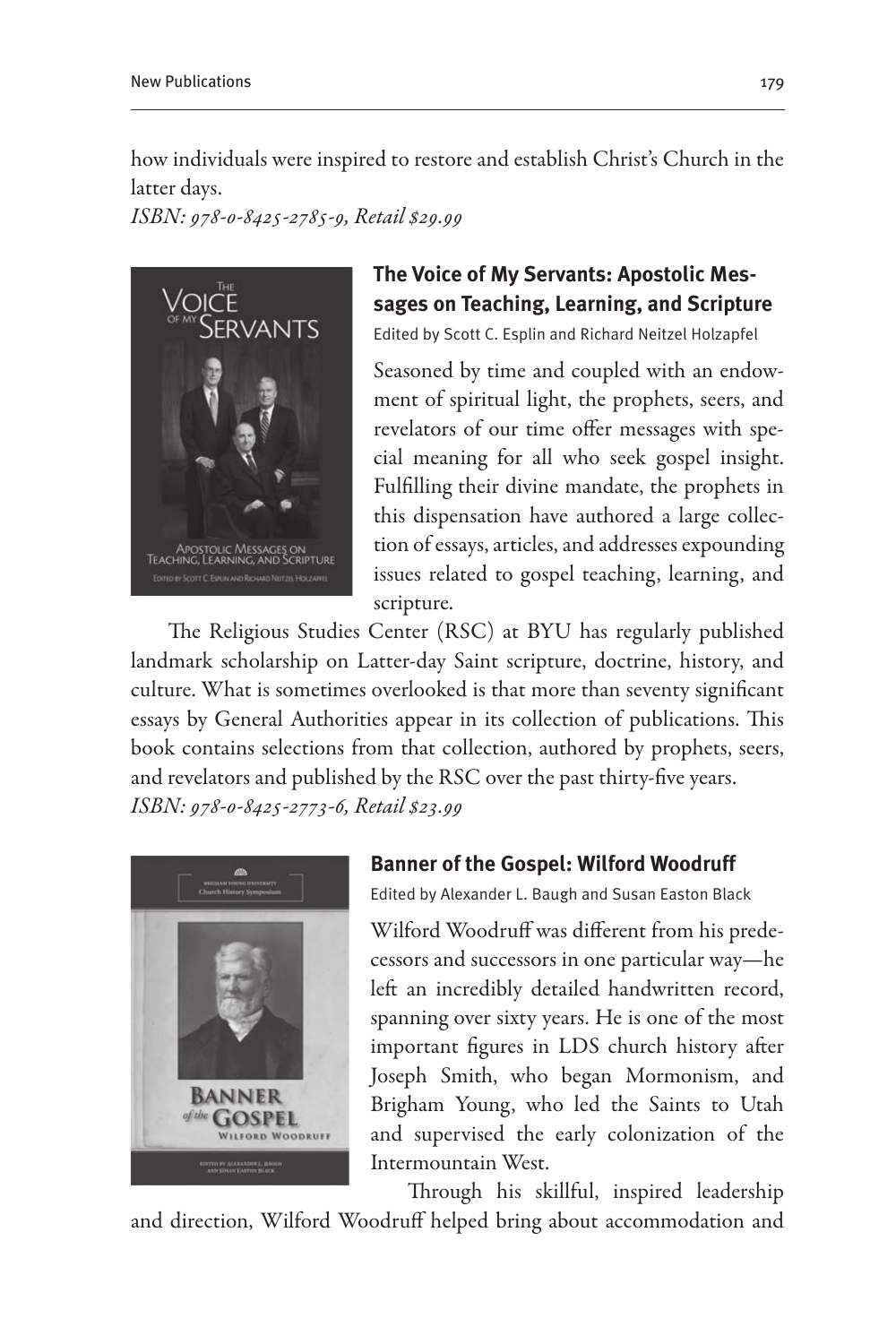change, leading the Church into the social, cultural, and religious mainstream of American society.

This book is a compilation of presentations selected from the annual BYU Church History Symposium hosted by BYU Religious Education to honor Wilford Woodruff, to explore his life and the many roles he filled, and to celebrate the two-hundredth anniversary of his birth.

*ISBN: 978-0-8425-2776-7, Retail \$24.99*



## **Preserving the History of the Latter-day Saints**

Edited by Steven C. Harper and Richard E. Turley Jr.

The pattern of keeping records dates back to the earliest days of the Church, when Joseph Smith, the Church's founding prophet, announced the divine decree, "Behold, there shall be a record kept among you" (D&C 21:1). Leaders of the Church have strived to obey that command. Contemporaneous records were kept of revelations received by the prophet, the calling and interaction of early leaders, missionary assign-

ments, the building of temples, and much more.

The Latter-day Saints continue to be a record-keeping people. In fact, there may be no other people on earth of comparable size who have a richer record-keeping tradition than the people nicknamed Mormons. It is a part of the Church's administrative system, reaching from small committees to the Church's general conferences and from new members to the most senior leaders. Because of this tradition, scholars can readily evaluate Latter-day Saint history from a wealth of primary documents.

*ISBN: 978-0-8425-2777-4, Retail \$21.99*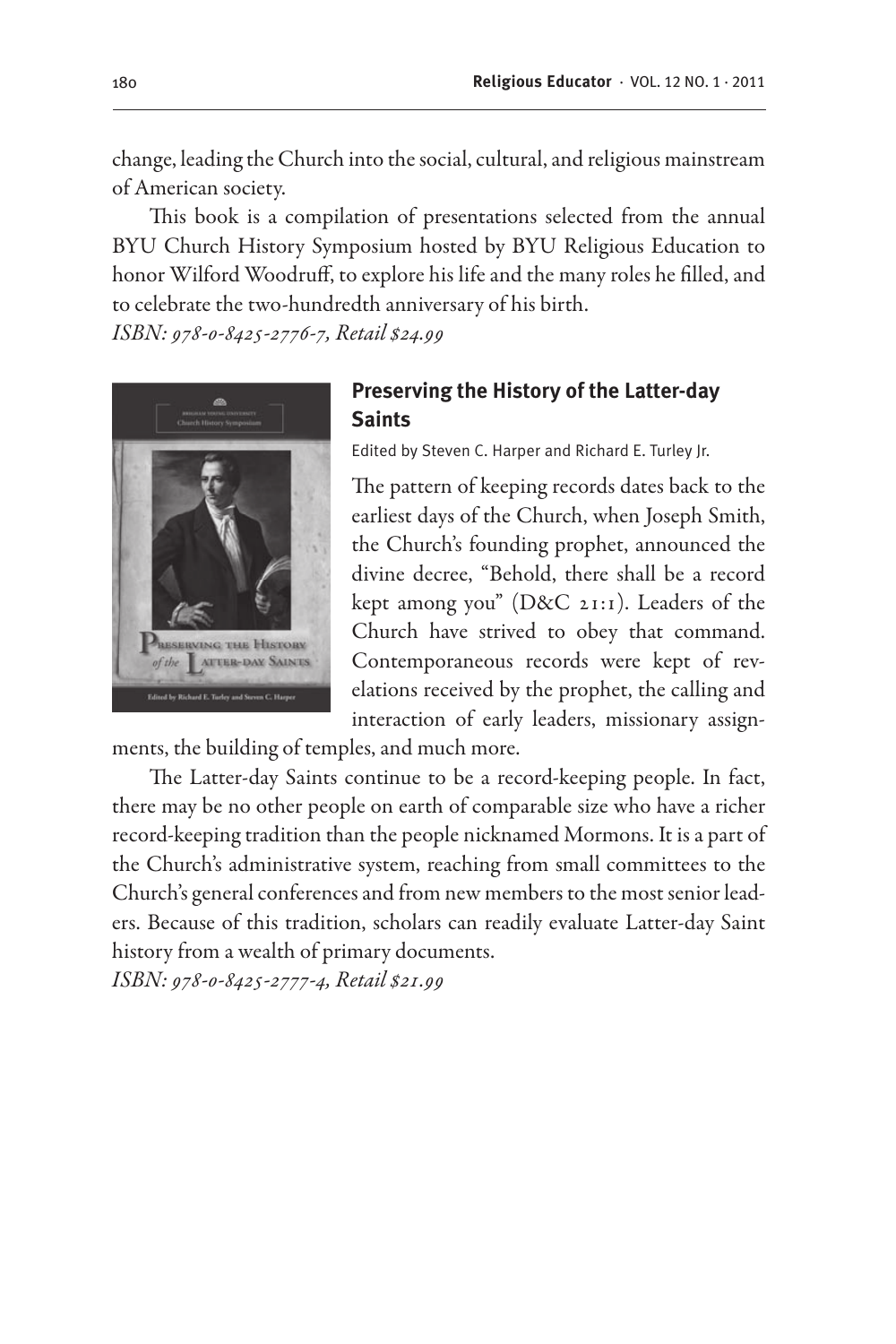#### **BYU RELIGIOUS STUDIES CENTER Website Website** *A Resource for Gospel A Resource for Gospel Students, Teachers, and Scholars Students, Teachers, and Scholars* **BYU RELIGIOUS STUDIES CENTE** Website<br> *A Resource for Gospel Students, Teachers, and Scholars* **BYU RELIGIOUS ST CENTER Websi**<br>**Resource for** *A Resource for Gospel Students, Teachers, and Scholars*

- Scholarly insights from Church exionary insights from Church<br>leaders & BYU scholars and readers & BTU senotars and<br>educators
	- List of available new publications
- Free database of past books & articles **Free** • Free database of past books  $\overline{\phantom{a}}$ 
	- News of upcoming conferences • News of upcoming conferences articles
- $\bullet$  Blog posts

• Links to additional resources

• Links to additional resources • Links to additional resources

To reach out to a worldwide To reach out to a worldwide<br>community, our website includes community, our website mendes<br>or will soon include selected articles or will soon include selected articles translated into these language

- Español
	- **• Português • Português • Español • Español**
	- **• Deutsch • Deutsch • Português** • **Deutst • Português**



See for Yourself See for Yourself

See for Yourself See for Yourself





**RELIGIOUS STUDIES CENTER BRIGHAM YOUNG UNIVERSITY**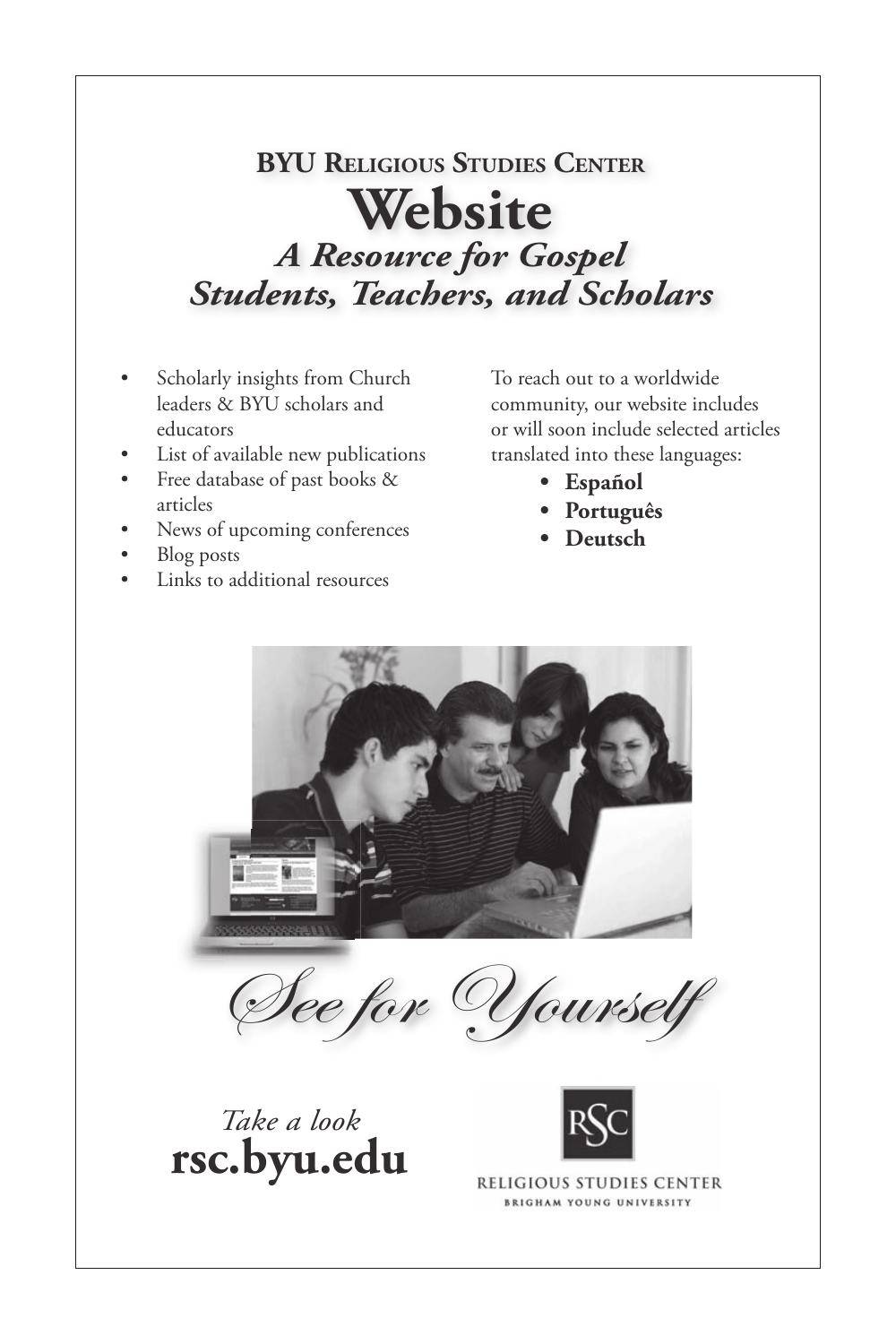# Upcoming Events

For more information about these events, please visit us online at: *http://rsc.byu.edu/conferences-and-symposia*

# **Student Symposium**

The 2011 Religious Education Student Symposium will be held Friday, February 18, 2011, in the Wilkinson Center on BYU campus from 9 a.m. until 3 p.m.

# **Church History Symposium**

The 2011 Church History Symposium, sponsored by Religious Education and the Religious Studies Center, will be held Saturday, March 5, 2011, in the Harmon Building on BYU campus. The Brigham Young University Church History Symposium was established to explore annually a topic of special interest in the experience of The Church of Jesus Christ of Latter-day Saints. Each year historians meet to share the fruits of their research with each other and with a general audience of interested Latter-day Saints and friends. The symposium has become the premier symposium for scholarship on Church history. Selected papers from each symposium are published in a book by the Religious Studies Center. Hundreds of people attend each year to be enlightened and edified. This symposium is free to attend, and registration is not required. For more information, please visit http://rsc.byu.edu/symposia/churchhistory.

# **The BYU Easter Conference**

Elder John H. Groberg will be the keynote speaker at this year's BYU Easter Conference. The conference will be held Saturday, April 9, 2011, in the Joseph Smith Building auditorium on BYU campus at 9 a.m. All presenters will speak about the Savior, his life, his mission, the Atonement, and his influence in our lives today. The conference will feature notable Church leaders, historians, scholars, educators, and authors. The conference also features special instrumental and vocal presentations. Attending the BYU Easter Conference is an ideal way to celebrate Easter Sunday. For more information, please visit http://easterconference.byu.edu for more information.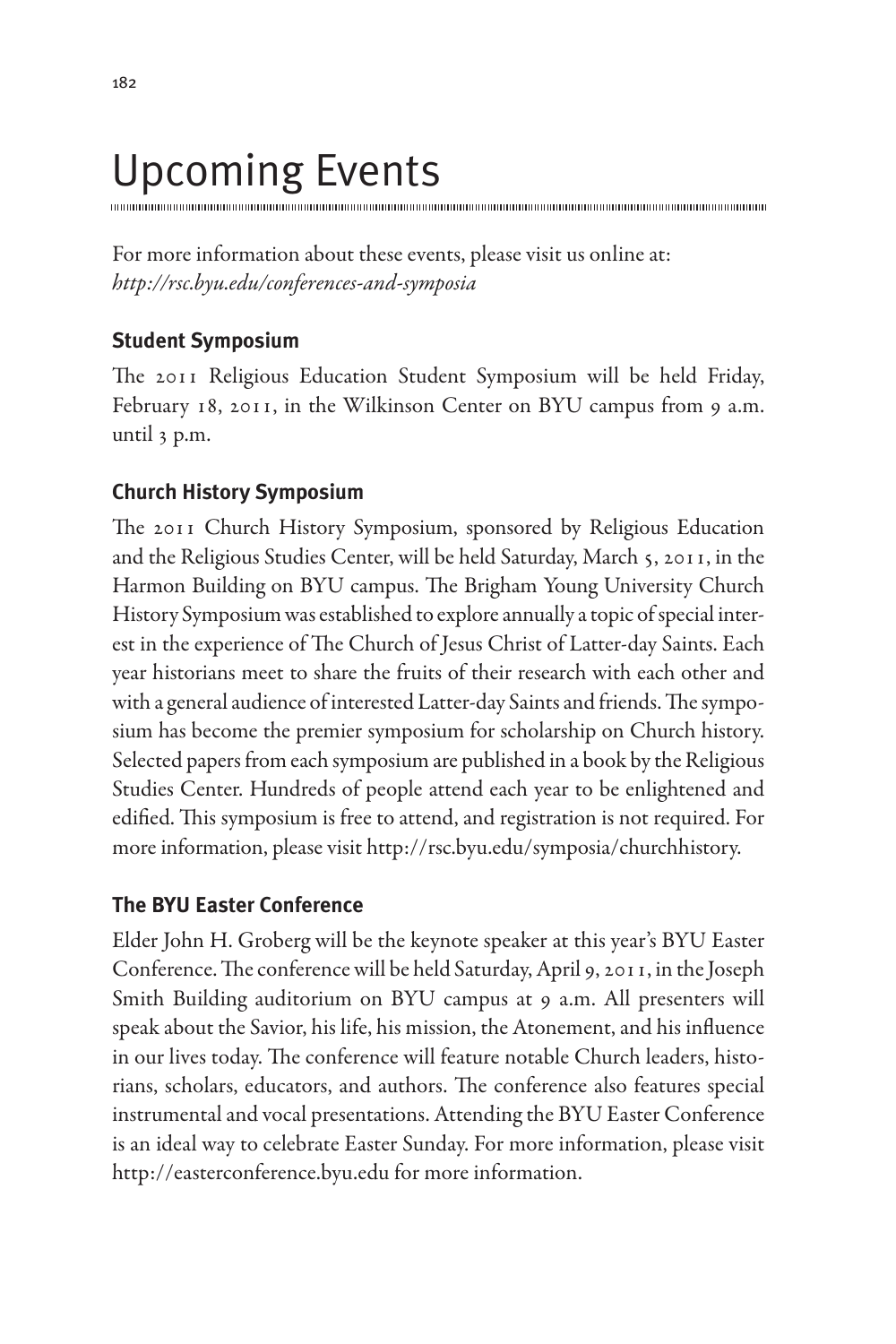### **The Fortieth Annual Sidney B. Sperry Symposium**

Scheduled for October 28–29, 2011. The keynote speaker will present in the Joseph Smith Building auditorium Friday, October 28, at 6:30 p.m. The Sidney B. Sperry Symposium at Brigham Young University has become one of the premier venues for Latter-day Saint religious study. Over the past four decades, both the conference and its corresponding publications have expanded in scope and outreach, extending the impact of Religious Education at BYU. Like Sperry himself, today's Sperry Symposium influences thousands through seminars and publications. more information, please visit http://rsc.byu.edu/symposia/sperry.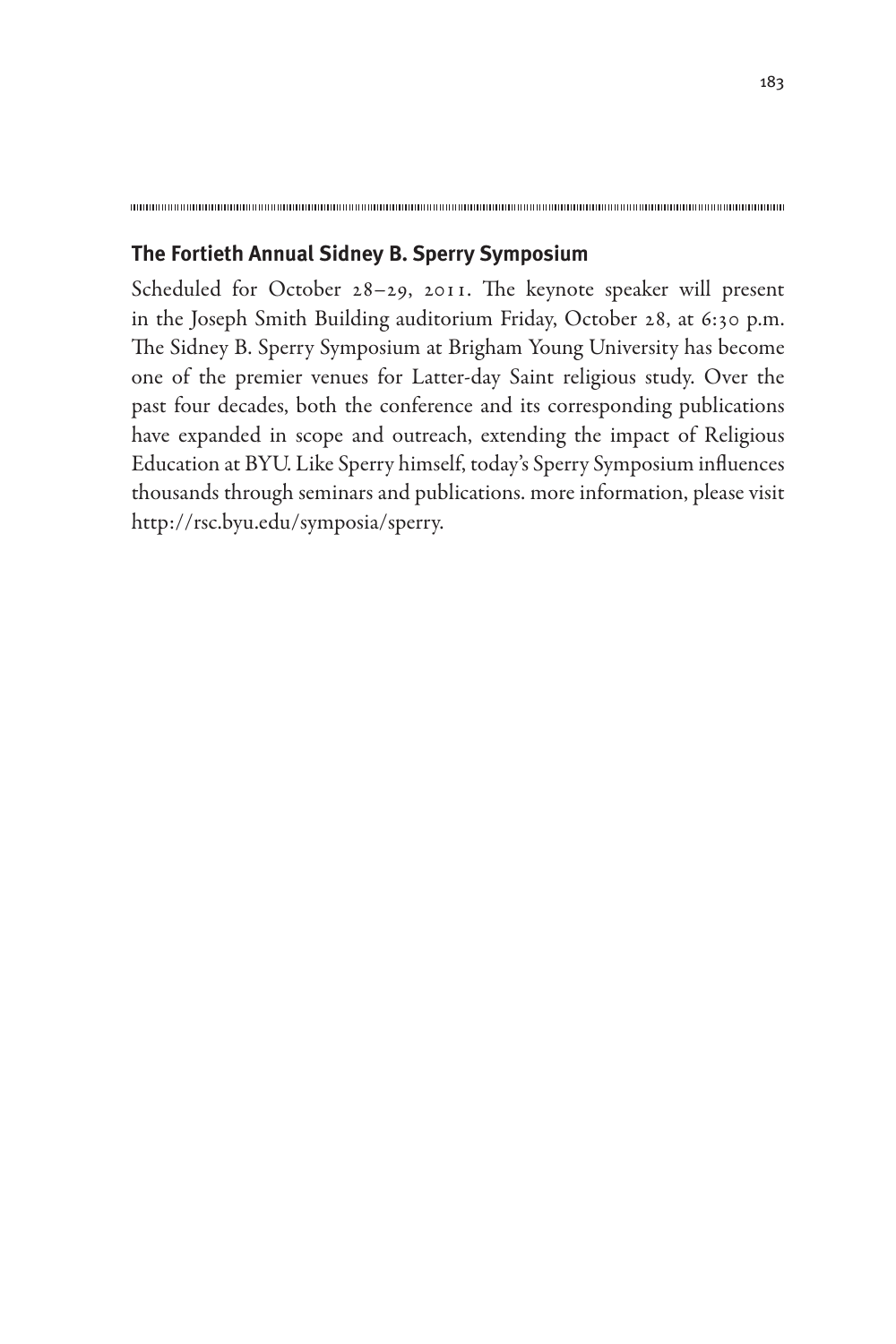# Religious Studies Center

**brigham young university**

#### **Religious Studies Center**

director Terry B. Ball

#### associate director Richard E. Bennett

#### editorial advisory board

Elder Joe J. Christensen Roy E. Christensen Randall L. Hall Barbara E. Morgan Stanley A. Peterson Thomas R. Valletta

#### emeritus editorial advisory board

Gayle O. Brown Tad R. Callister Jack R. Christianson Gregory P. Christofferson David T. Giles Veneese C. Nelson Lindon J. Robison Jo Ann H. Seely James A. Toronto

#### *Religious Educator* **Staff**

editor Robert L. Millet

executive editor R. Devan Jensen

production manager Brent R. Nordgren

administrative assistant Joany O. Pinegar

student editorial interns Jessica S. Arnold Jacob F. Frandsen Amanda K. Fronk Jessica Madson Jonathon R. Owen David B. Peterson Sara D. Smith

#### **PHOTOGRAPHER**

Richard B. Crookston

design

Spencer S. Hales Stephen A. Hales *Stephen Hales Creative, Inc.*

#### subscription management

Mary Jo Tansy *Creative Works*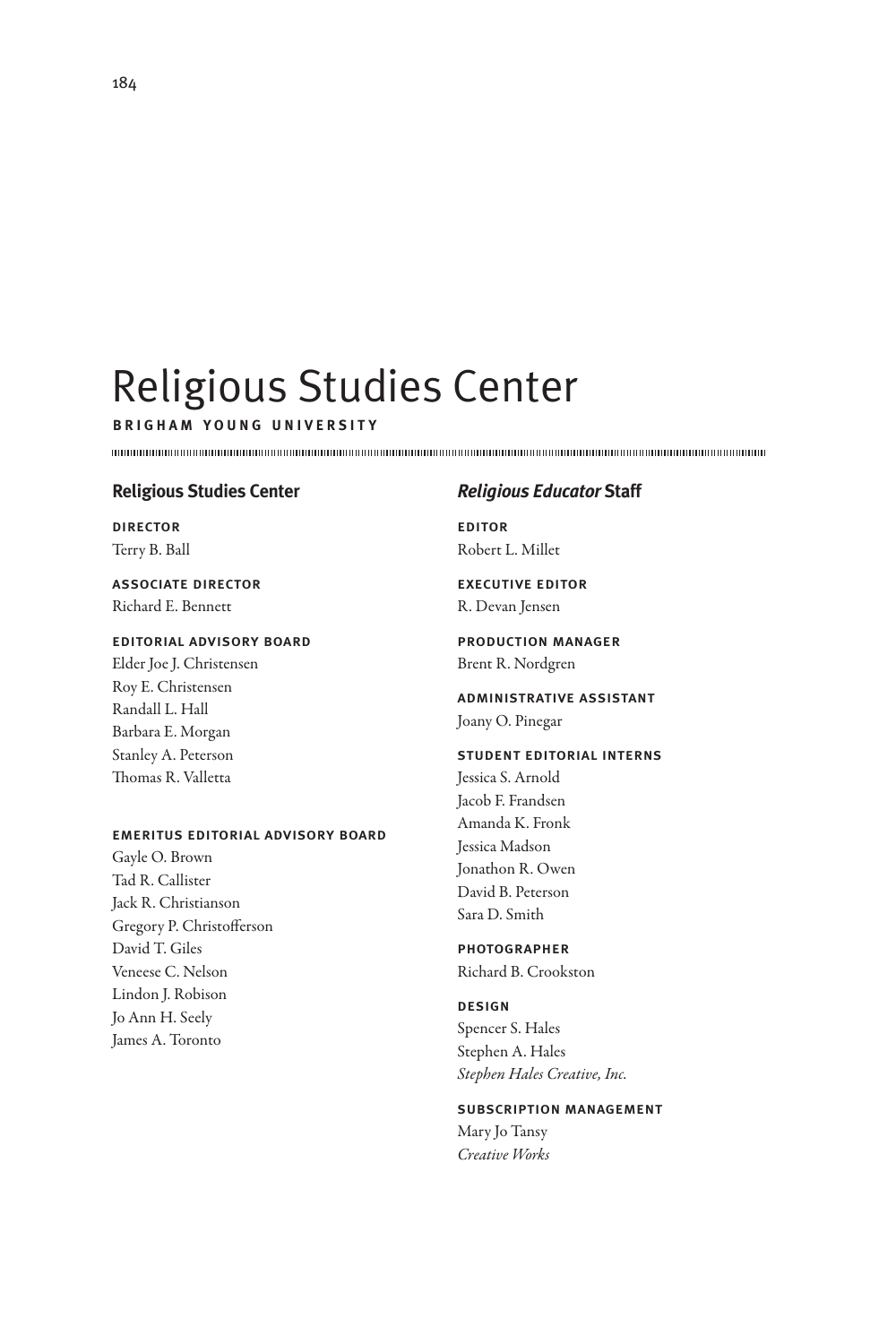# Staff Spotlight



#### **Editor**

Robert L. Millet is Abraham O. Smoot University Professor of Ancient Scripture at Brigham Young University. Before joining the BYU faculty in 1983, he worked with LDS Social Services as a marriage and family counselor and with the Church Educational System as a religious instructor. Dr. Millet received his bachelor's and master's degrees from BYU in psychology and his PhD from Florida State University in religious studies. He has served as chair of the Department of Ancient Scripture, dean of Religious Education, and Richard L. Evans Professor of Religious Understanding. He and his wife, Shauna, have six children and ten grandchildren and live in Orem, Utah.

Jacob F. Frandsen was born and raised in American Fork, Utah. As an undergraduate at BYU, Jake studied linguistics and had an editing minor. Currently he is pursuing a master's degree in linguistics. He edited and designed the *Gospel Study Journal* and also worked as an editorial intern for the Church's *Liahona* magazine. Jake enjoys working at the RSC, where he has edited numerous manuscripts and also designed book covers and other material. He has studied German, American Sign Language, Basque, and Spanish at BYU and also sung with BYU Men's Chorus. He currently lives in Orem with his wife, Chelsea, and two-year-old son, Grant.





#### **Student Intern**

Annalise Belnap is a senior from Mesa, Arizona. She will graduate in August with a bachelor's degree in vocal performance. She has been singing from the time she could speak. In August 2010, she gave a recital as a guest artist during a summer voice program for Spanish and Latin American Song in Granada, Spain. In October 2010, she performed the role of Pamina in BYU's operatic production *Die Zauberflöte.* She began her work at the RSC as a research assistant in fall 2009. She currently helps with the electronic articles project. Annalise has a deep love for all things musical, and because of this love, she plans to pursue a graduate degree in opera performance.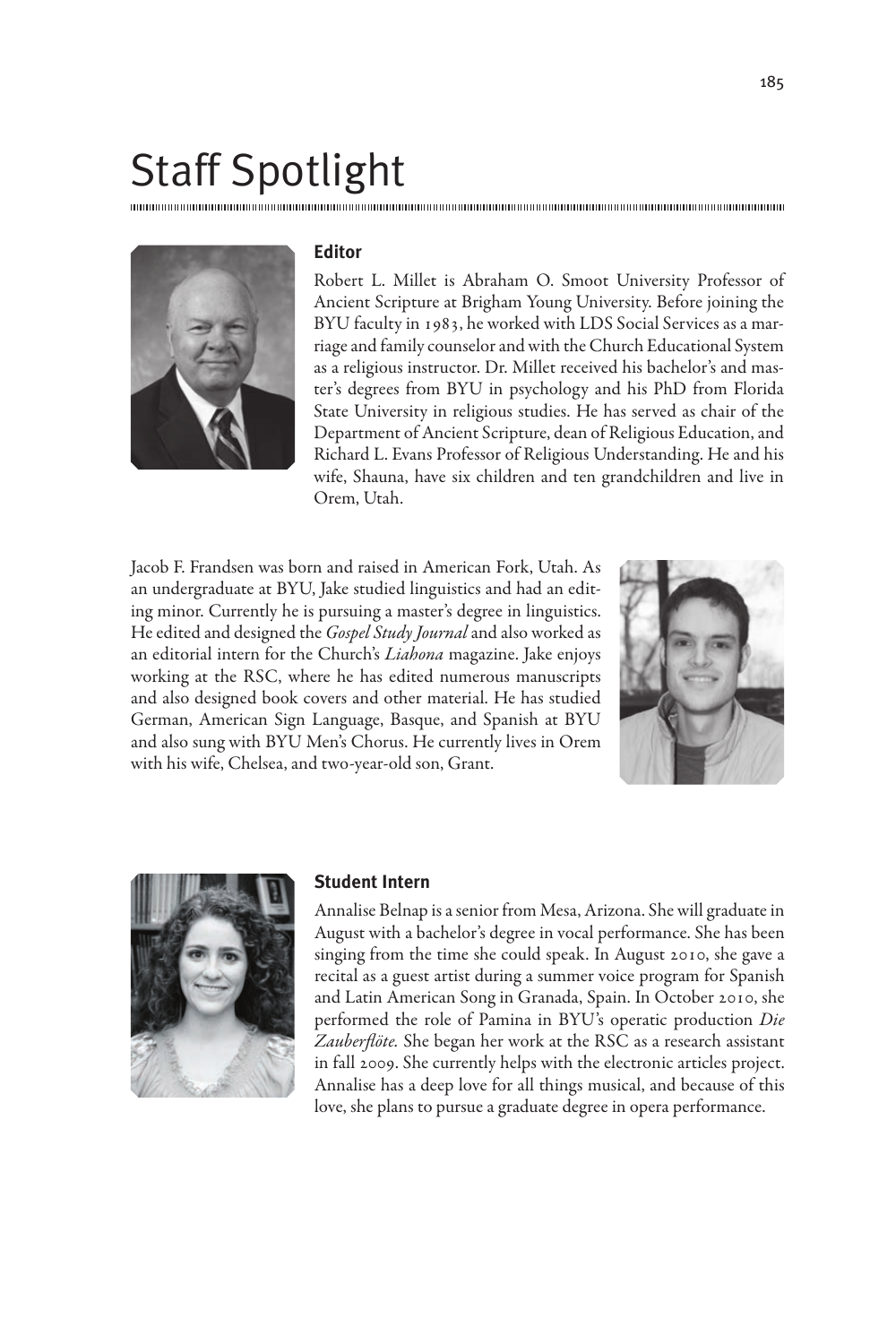# RELIGIOUS EDUCATOR perspectives on the restored gospel

# *Subscriptions available online at tre.byu.edu*

# Online (preferred method)

Place orders online at tre.byu.edu

## By Mail

Fill out the subscription form online at tre.byu.edu. Click "Mail-in Order Form." Print the form and include a check for the amount shown on the form. Mail both to the address shown on the form.

Failure to inform *Religious Educator* of an address change in a timely manner may result in missed issues without compensation or replacement.

If a subscription is placed after the first mailing of an issue, there may be a delay until the second mailing occurs.

### Subscription Questions

Subscription questions should be sent via e-mail to rsc@byu.edu and should include "RE Subscriptions" in the subject line.

#### Back Issues

Back issues are available for a limited time online. Available back issues are listed on the subscription page and may be purchased with or without a subscription. If an issue is not listed, it is out of print but may be viewed in our back issues archive at tre.byu.edu.

Back issues may be purchased for \$5 each (shipping and handling included).

# Submission Guidelines

The *Religious Educator* serves the needs and interests of those who study and teach the restored gospel of Jesus Christ on a regular basis. The distinct focuses are on teaching the gospel; publishing studies on scripture, doctrine, and Church history; and sharing outstanding devotional essays. The contributions to each issue are carefully reviewed and edited by experienced teachers, writers, and scholars. The beliefs of the respective authors are their own and do not necessarily reflect the views of the Religious Studies Center, Brigham Young University, or The Church of Jesus Christ of Latter-day Saints.

Complete author guidelines, including suitable topics, are provided at tre.byu.edu. All manuscripts should be submitted electronically to rsc@byu.edu. Hard-copy submissions are accepted but not encouraged. Send hard-copy submissions to the editorial office at the address listed below.

Manuscripts must be word processed in doublespaced format, including quotations. A minimum of embedded word-processing commands should be used. Authors should follow style conventions of *The Chicago Manual of Style,* 16th edition, and the *Style Guide for Publications of The Church of Jesus Christ of Latter-day Saints,* 3rd edition, as reflected in a recent issue of the *Religious Educator.*

Those manuscripts that meet all criteria and appear to fill current needs will be peer reviewed and will receive a friendly, but careful, review. Authors will then be notified of the decision about publication. This process generally takes four to six months, and publication will generally occur within a year after acceptance has been received.

If an article is accepted, authors will be notified and asked to provide photocopies of all source materials cited, arranged in order, numbered to coincide with endnotes, and highlighted to reflect the quotations or paraphrases. Photocopies of source material must include title page and source page with the used quotations highlighted.

# Editorial Questions

For questions or comments, e-mail us at rsc@byu.edu or write to *Religious Educator,* 167 HGB, Provo, UT 84602-2701.